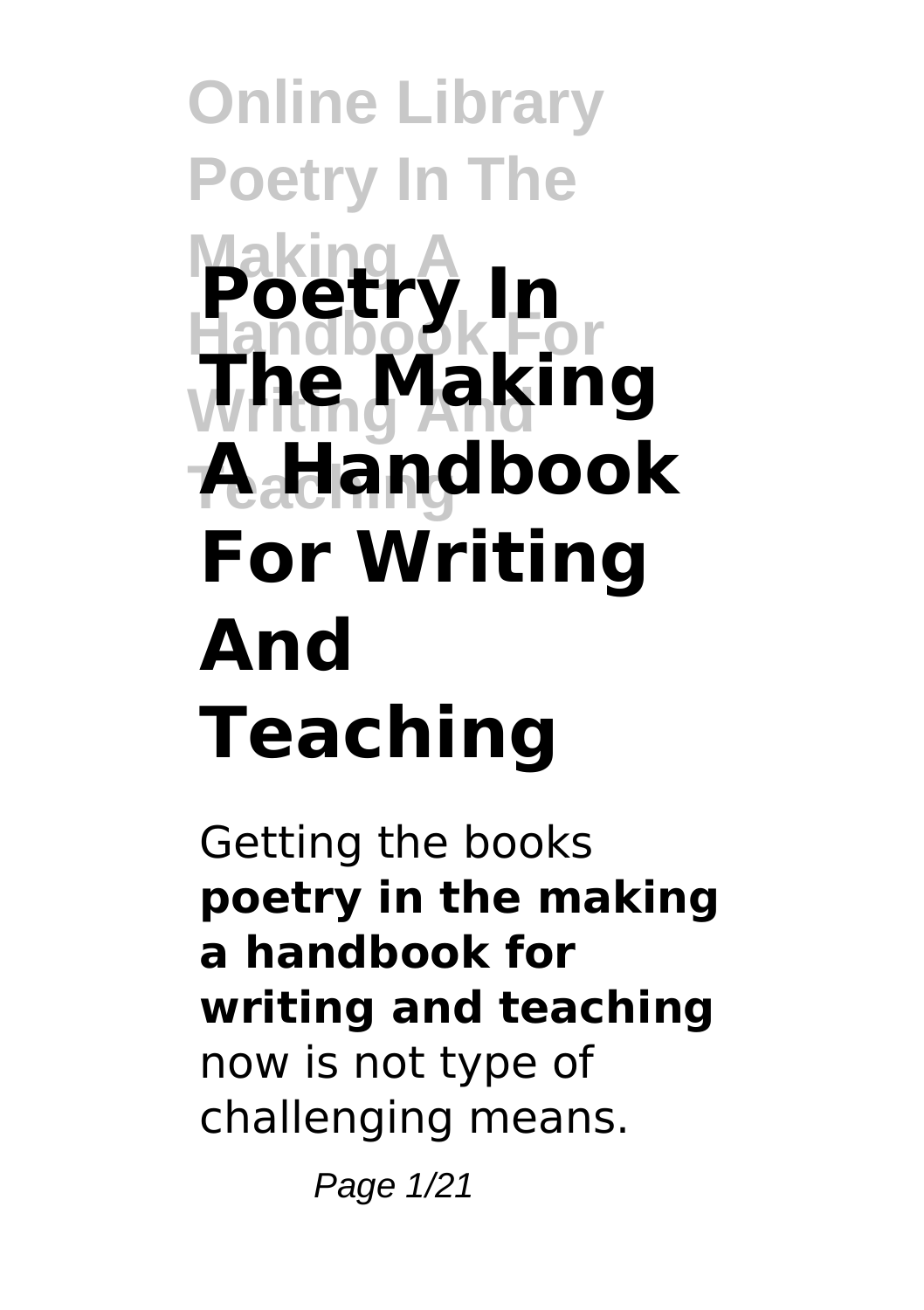You could not unaided going bearing in mind **BOOKS INCREASE OF**<br>Iibrary or borrowing **from your friends to** books increase or gain access to them. This is an unquestionably easy means to specifically get lead by on-line. This online revelation poetry in the making a handbook for writing and teaching can be one of the options to accompany you subsequent to having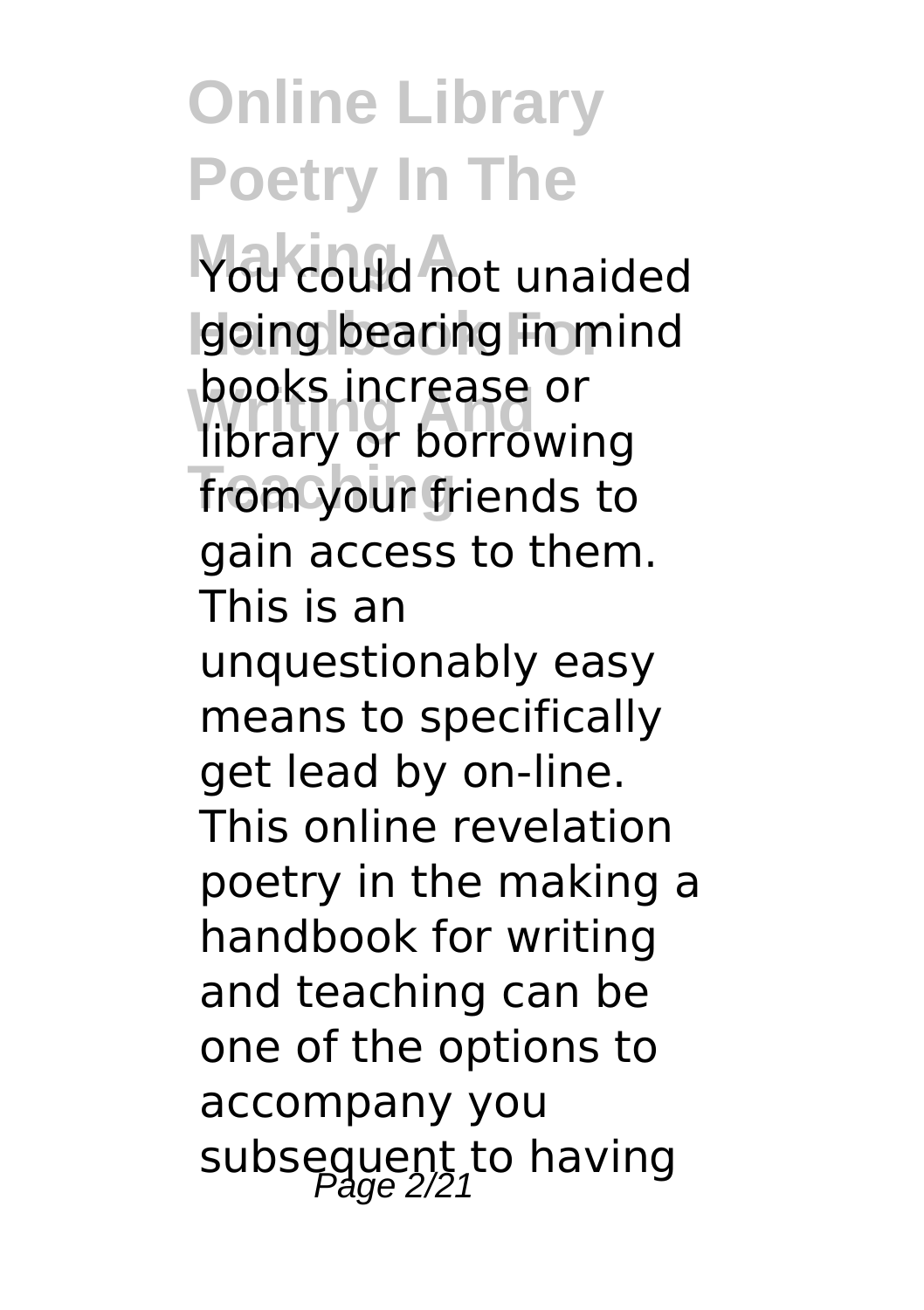### supplementary time. **Handbook For**

**Writing And** time. take me, the e**book will enormously** It will not waste your way of being you new situation to read. Just invest little mature to admittance this on-line declaration **poetry in the making a handbook for writing and teaching** as competently as evaluation them wherever you are now.

Page 3/21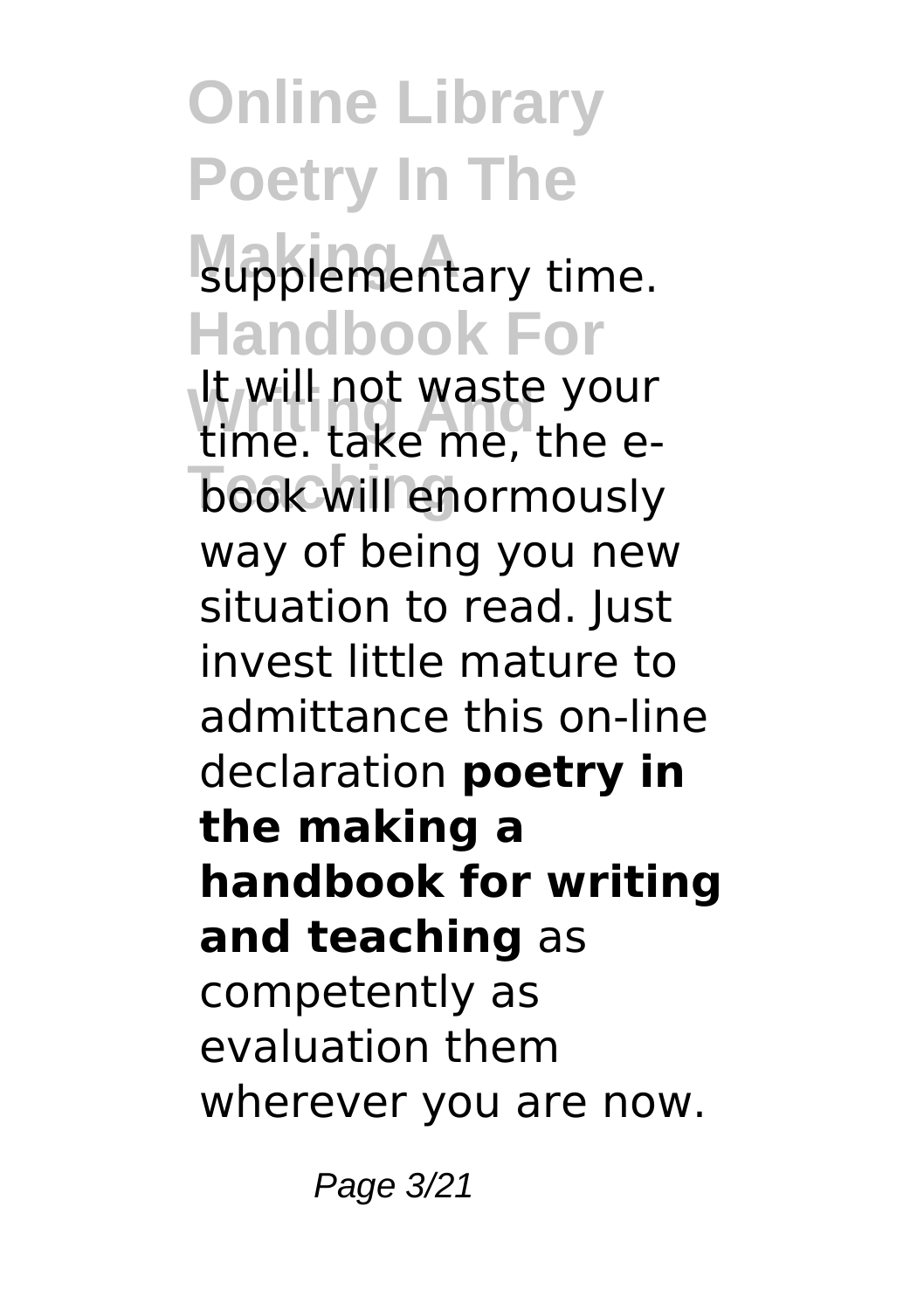eBooks Habit promises to feed your free ebooks addiction wite<br>multiple posts every day that summarizes eBooks addiction with the free kindle books available. The free Kindle book listings include a full description of the book as well as a photo of the cover.

### **Poetry In The Making A**

if we restructured the sentence our lives are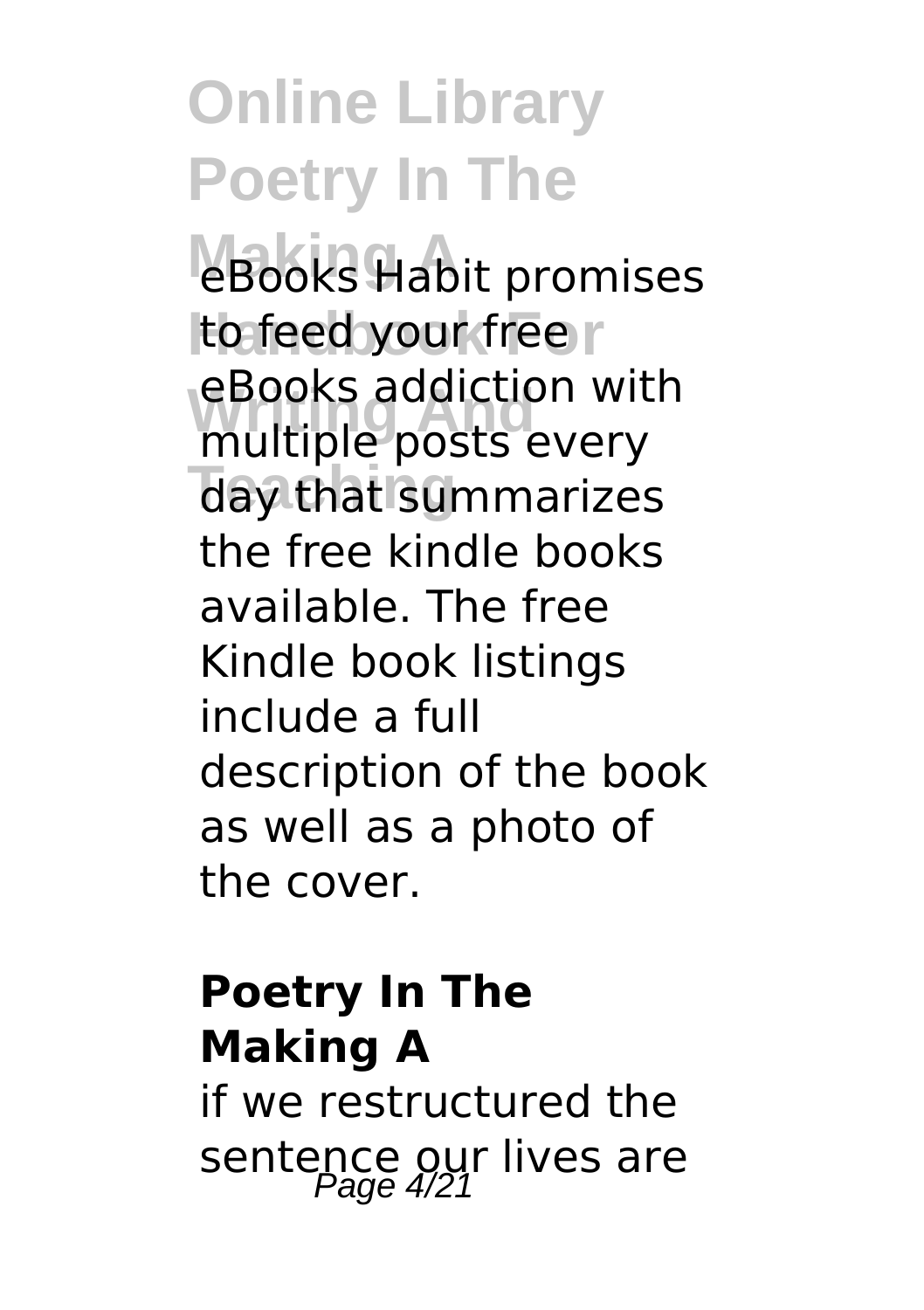**Making A** making, revoked its **reaffirmation of profit** and power, question<br>our needs, allowed. **Tong pauses . . . ...** and power, questioned Denise Levertov created a highly regarded body of poetry that reflected her beliefs as an artist and a humanist. Her work embraced a wide variety of genres and themes, including nature lyrics ...

### **Making Peace by**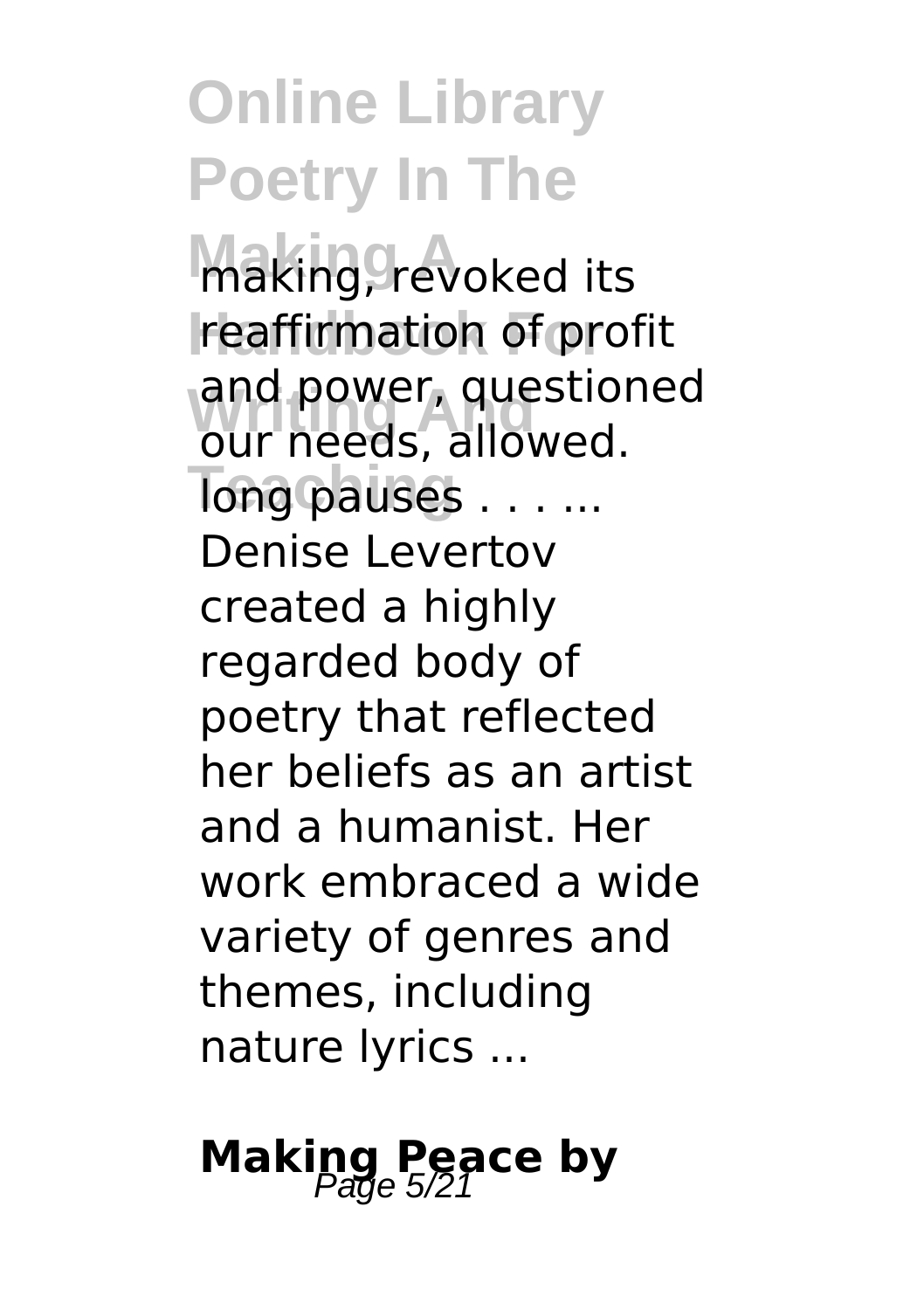**Online Library Poetry In The Making A Denise Levertov | Poetry Foundation** Poetry (derived in<br>the Greek poiesis, **Teaching** "making"), also called Poetry (derived from verse, is a form of literature that uses aesthetic and often rhythmic qualities of language − such as phonaesthetics, sound symbolism, and metre − to evoke meanings in addition to, or in place of, a prosaic ostensible meaning.A poem is a literary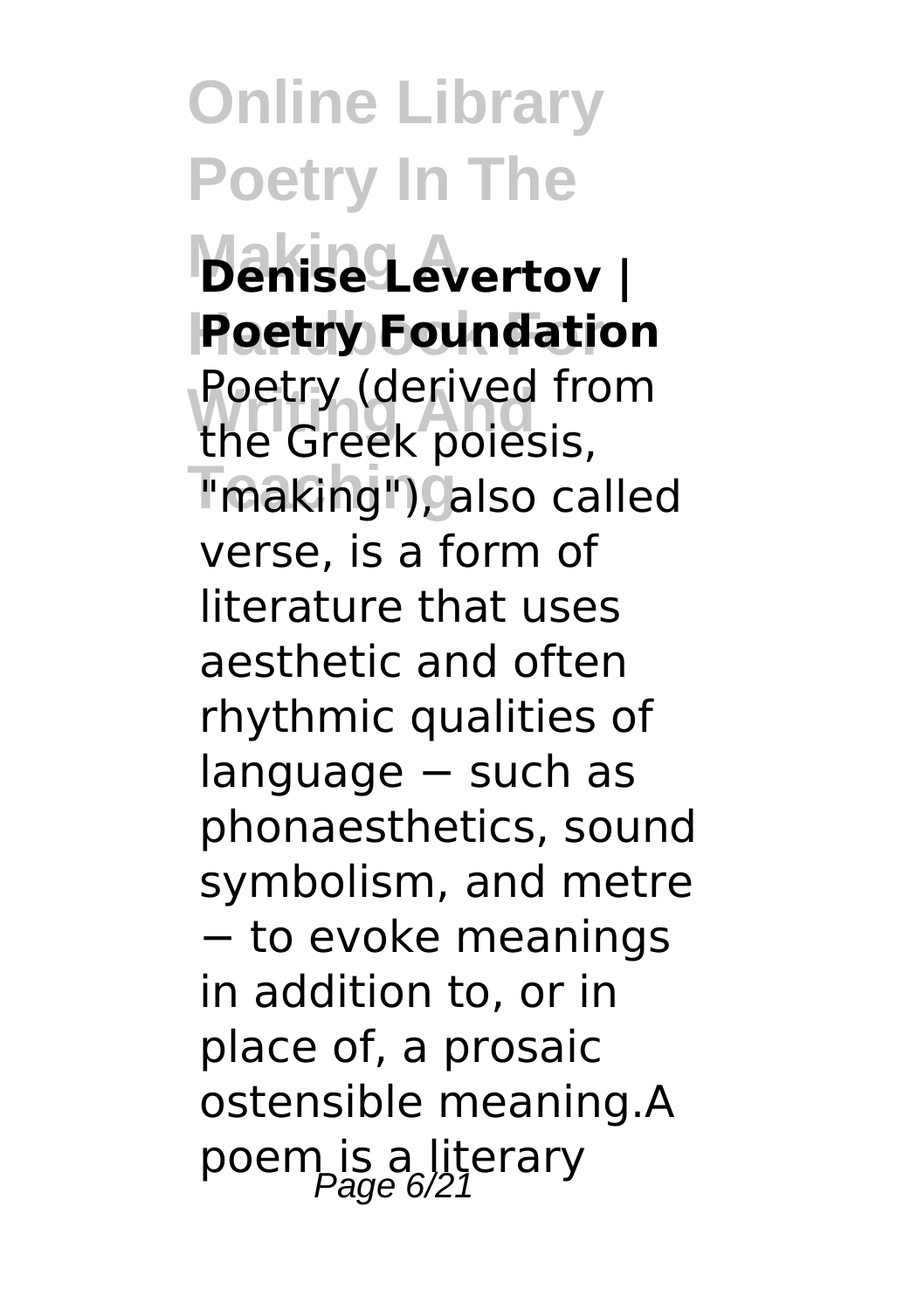composition, written by **a poet, using this principle.** And

#### **Teaching Poetry - Wikipedia** The foundation seeks

to expand access to poetry by maintaining an ever-growing archive of poems on its site, producing exhibitions, and creating beautifully shot films of actors, poets and others reading poems to "make the immediacy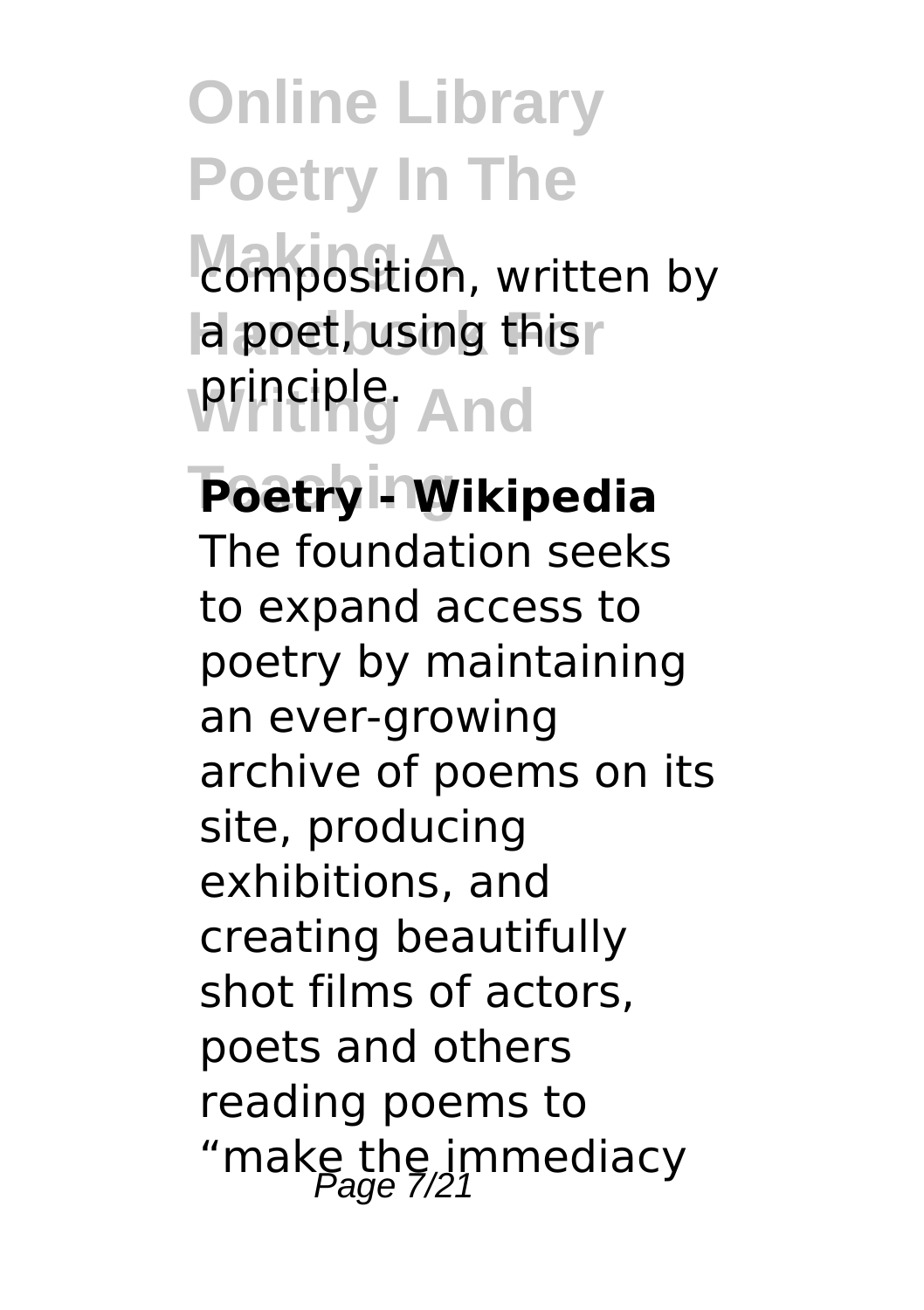and depth of poetry **Handbook For** felt through digital **means,"** said the and Cathy Halstead, in ABPF's founders, Peter a ...

**"The Solace of Poetry." In Troubling Times, This Funder is Making the ...** Miles Coon turned a donothing job into a third career—in poetry. Mr. Coon founded the Palm Beach Poetry Festival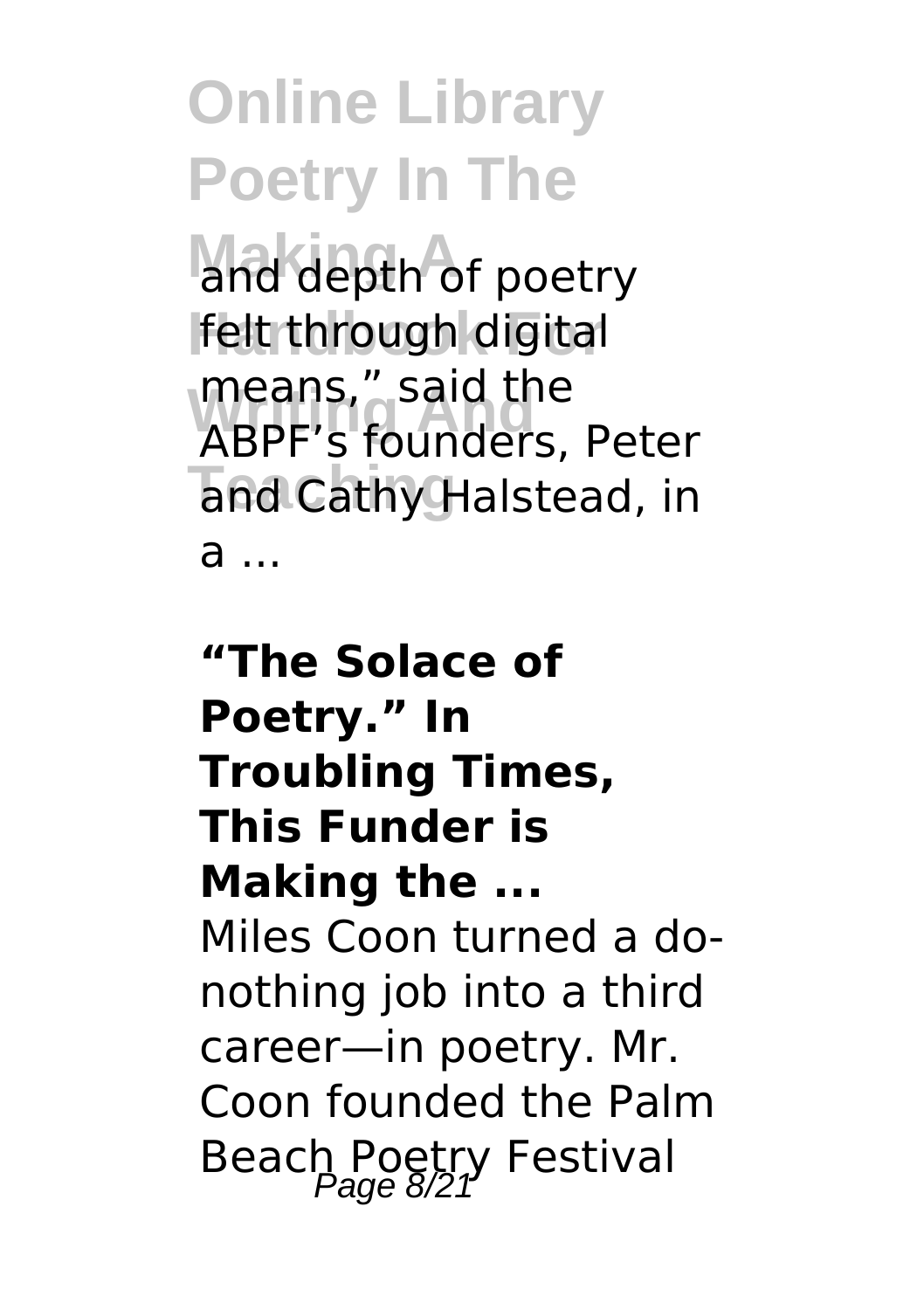**Making A** in Boca Raton, Fla., in **2005. The annual six**day festival in January,<br>Which **Teaching** which ...

**Executive Switched From Making Clothes Hangers to Staging Poetry ...** What Sparks Poetry is a serialized feature in which we invite poets to explore experiences and ideas that spark new poems.. In Books We've Loved, we asked our editorial board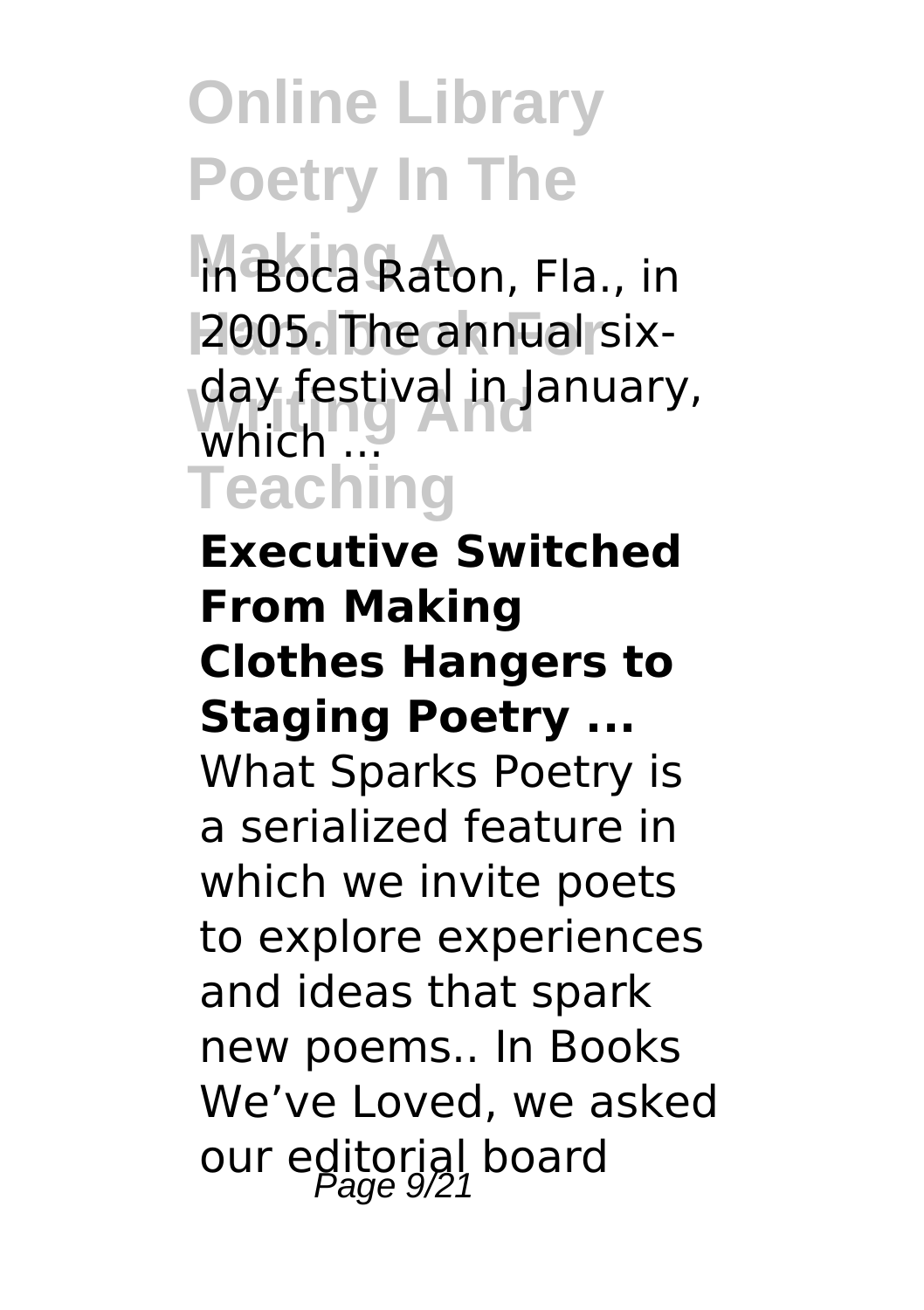**Members** and select **guest editors to reflect** on a book that he<br>been particularly **Teaching** meaningful to them in on a book that has the last year, with the intention of creating a list of book recommendations for our valued readers.

#### **Poetry Daily**

Amid a barrage of bad news, from the ramifications of the COVID-19 pandemic to violence at home and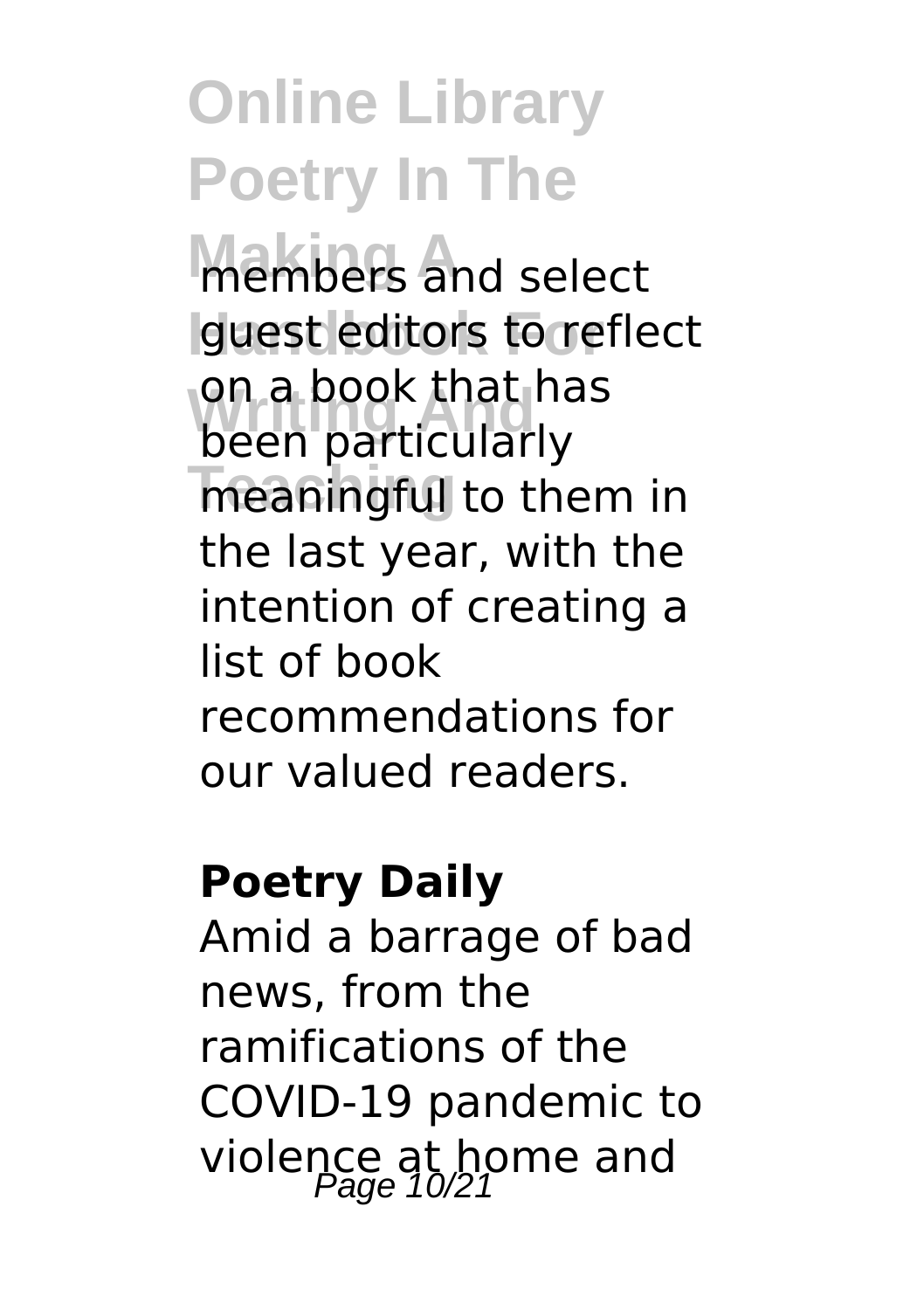**Making A** abroad, art can be a tool to make sense of **Writing And** Canadian contenders **Tor the ling** the world. The three

#### **Griffin finalists on the role of poetry in making sense of the world**

poetry, literature that evokes a concentrated imaginative awareness of experience or a specific emotional response through language chosen and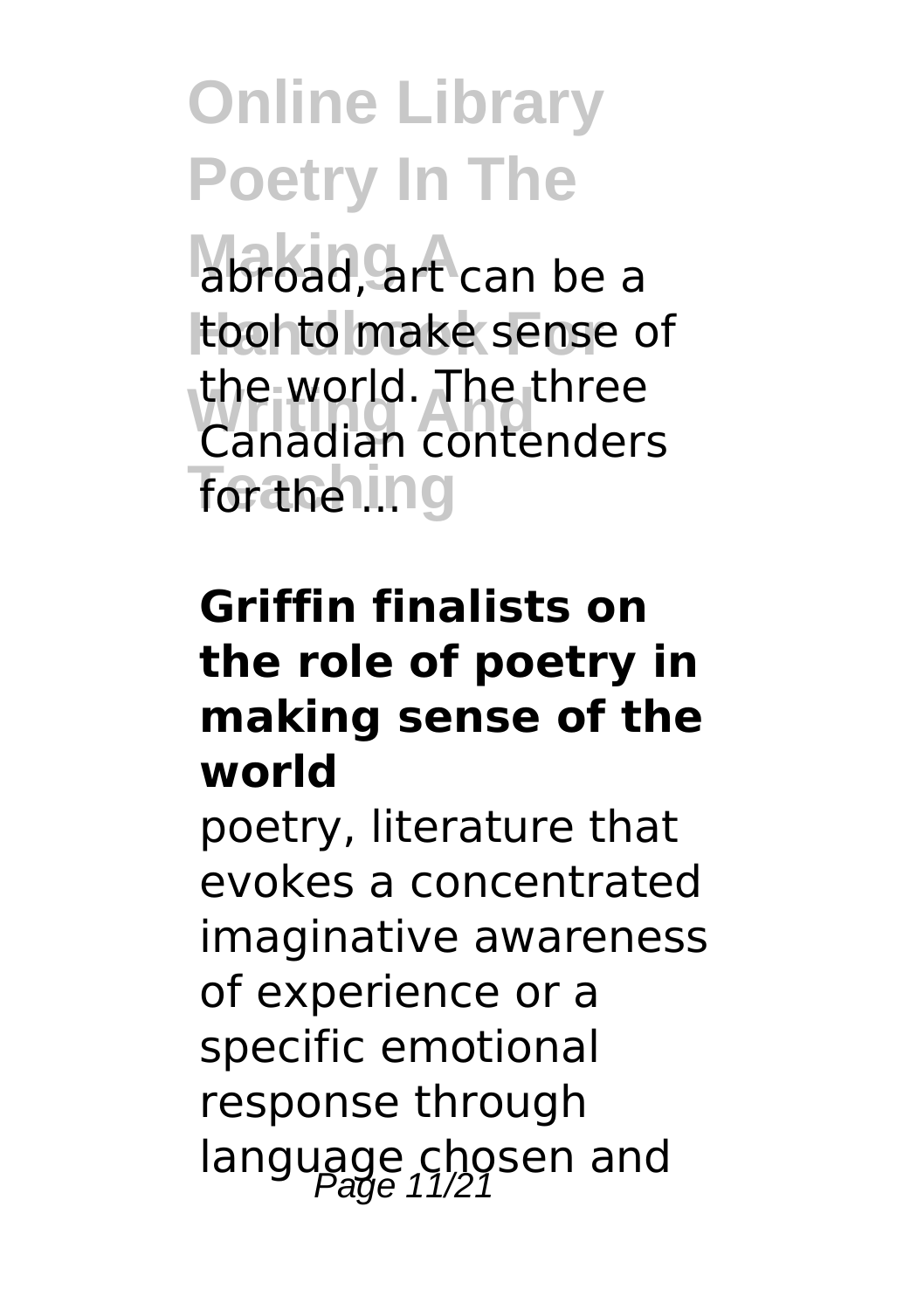arranged for its **Handbook For** meaning, sound, and **Writing And** vast subject, as old as **Tistory and older,** rhythm. Poetry is a present wherever religion is present, possibly—under some definitions—the primal and primary form of languages themselves.

### **poetry | Definition, Types, Terms, Examples, & Facts | Britannica** Press For The History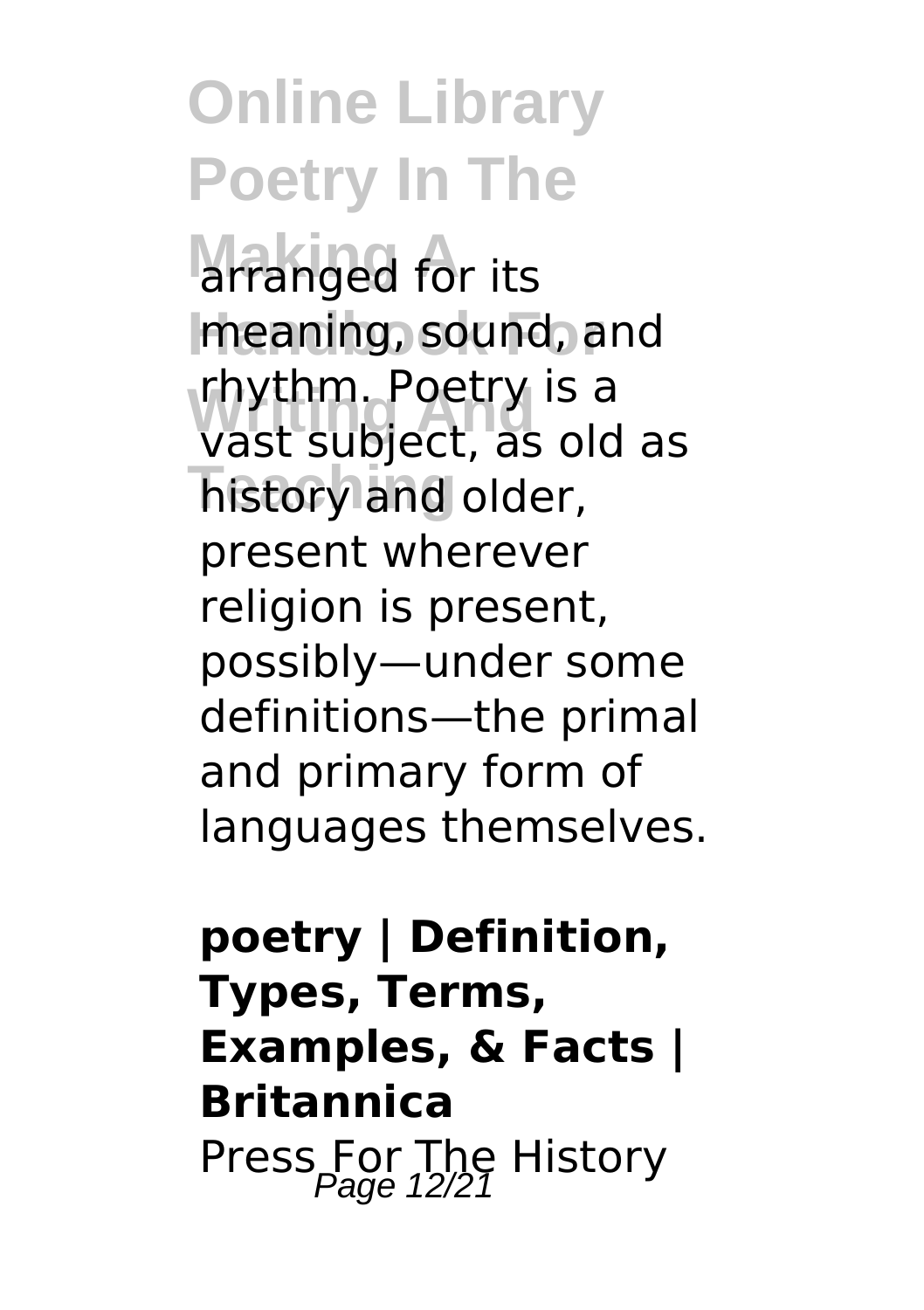of the Poetry Society of **South Carolina On its 100th birthday, Poetry**<br>Society of South **Teaching** Carolina gets a romp of Society of South a read (link behind paywall) By Mara Hogan, Post & Courier, October 21, 2021 Years in the making, the full history of the country's oldest state poetry society is now available in softcover.

**Home | Poetry Society of South**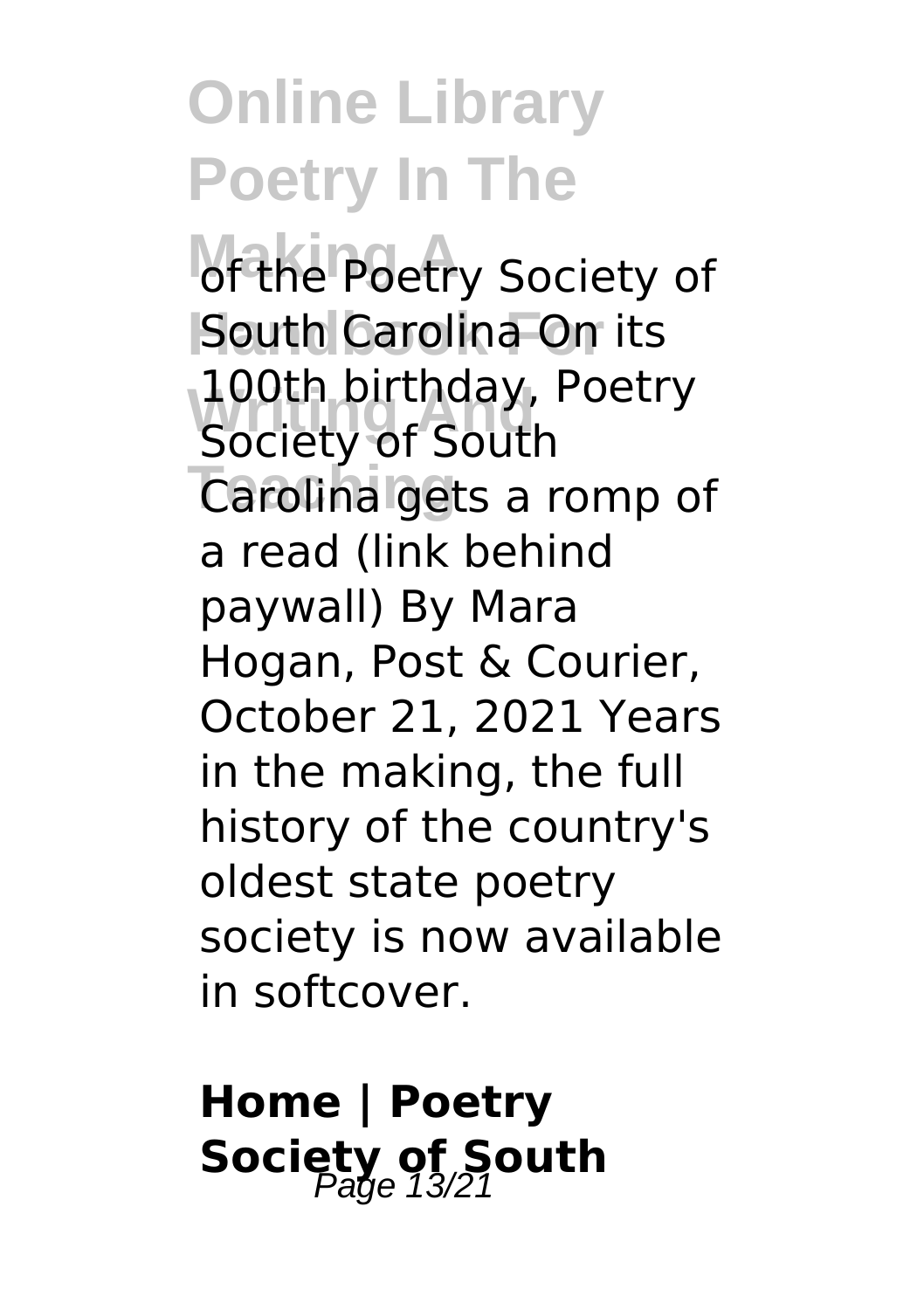**Online Library Poetry In The Making A Carolina** poetry. poetry<sup>F</sup>or addresses addition<br>facets of package management, including addresses additional creating and publishing your own packages. ... Making a certain activity easier reduces your cognitive load so you can focus on the task at hand instead of the logistics surrounding it. If you notice yourself performing an action over and over, then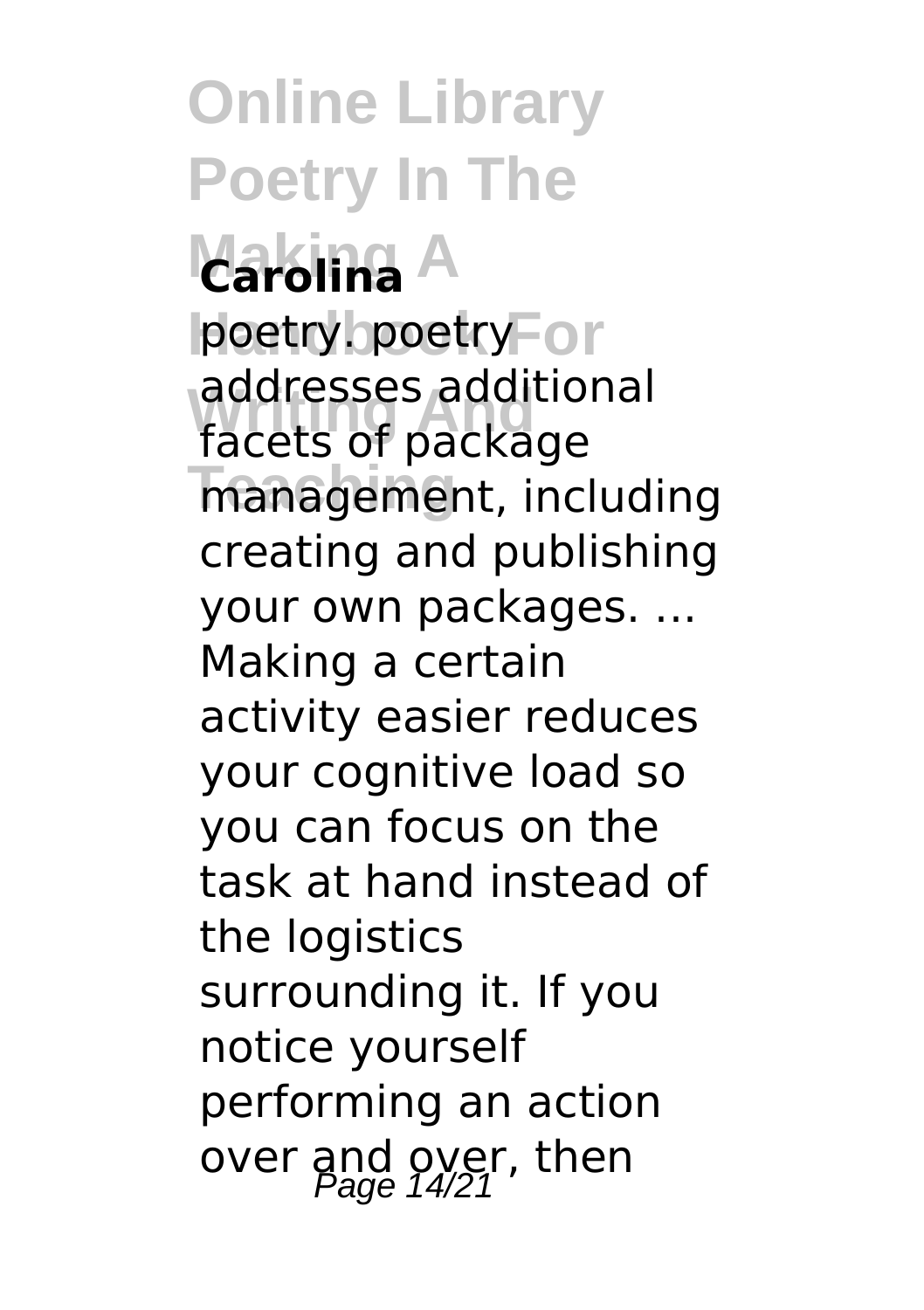**Making A** consider automating it. **Handbook For**

#### **Writing And Environment: Making Yourself at An Effective Python Home**

A limerick (/ ˈ l ɪ m ər ɪ k / LIM-ər-ik) is a form of verse, usually humorous and frequently rude, in fiveline, predominantly anapestic trimeter with a strict rhyme scheme of AABBA, in which the first, second and fifth line rhyme, while the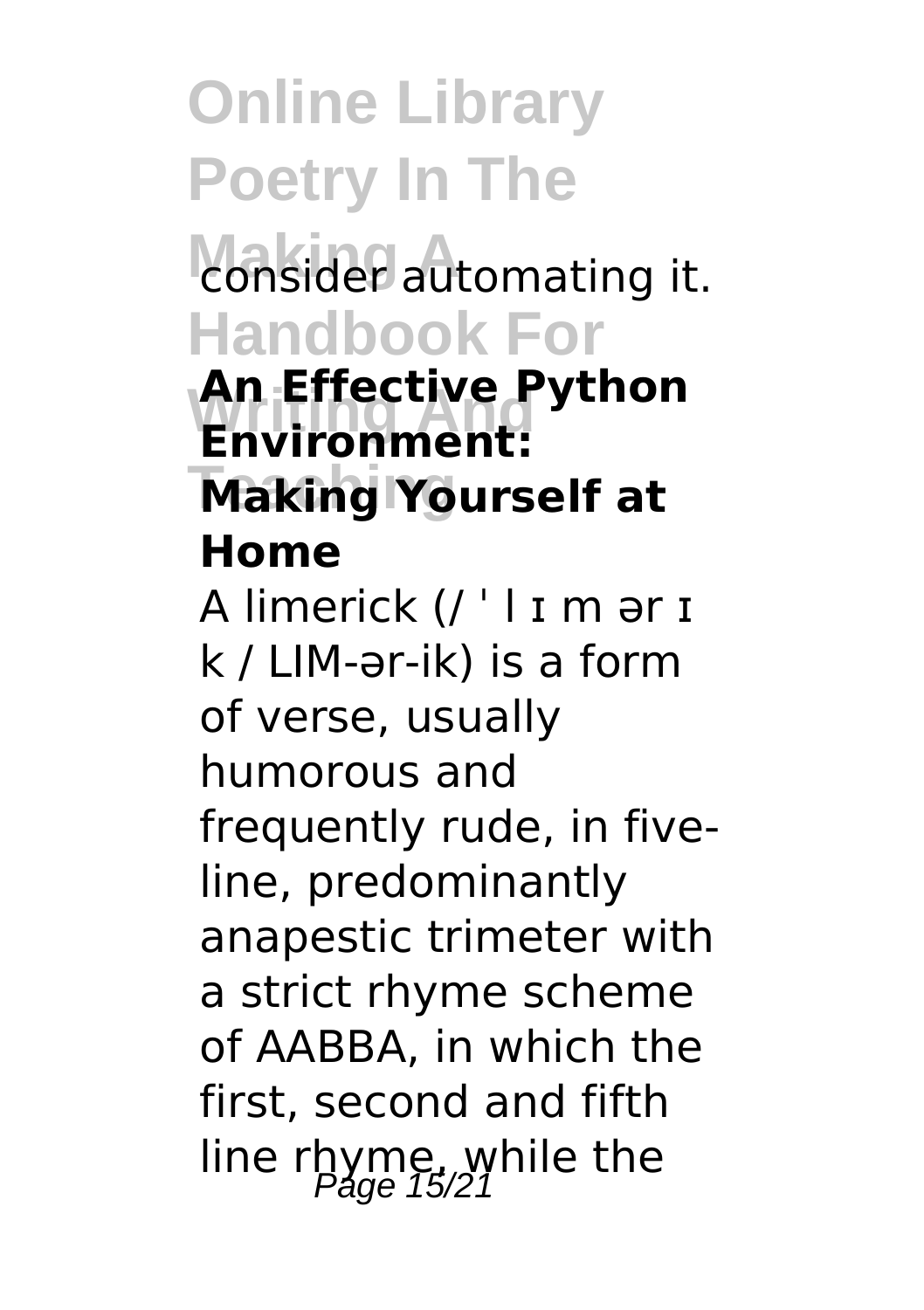third and fourth lines are shorten and share a amerent rrigine. The<br>following example is a **Timerick of unknown** different rhyme. The origin

#### **Limerick (poetry) - Wikipedia**

Dave Kapell, founder of Magnetic Poetry, was suffering from writer's block while trying to compose song lyrics. To overcome this problem, he wrote down interesting words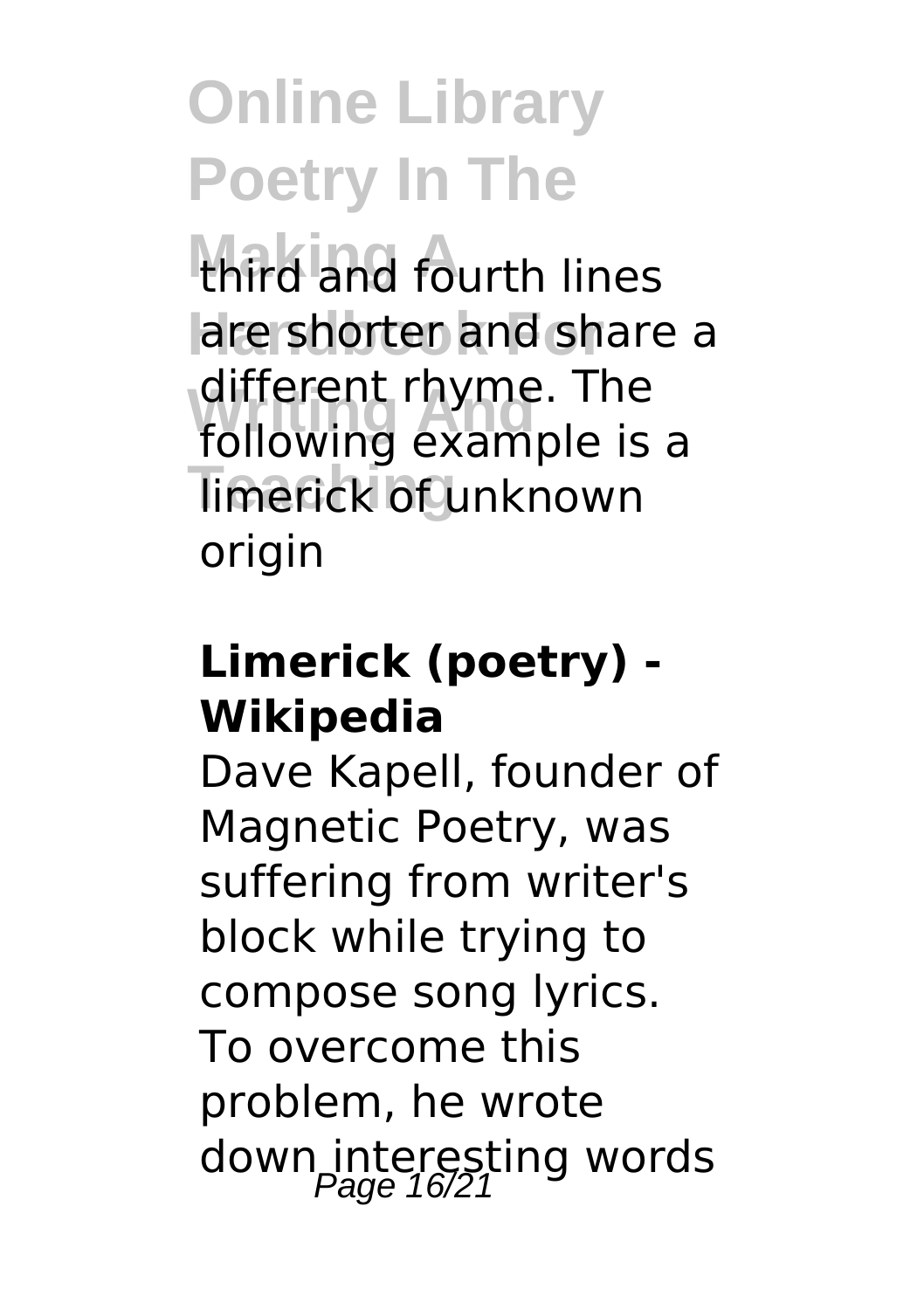**Making A** paper and rearranged them, **looking for inspiration.**<br>What he hadn't figure **Into this experiment** What he hadn't figured was his allergies. One good sneeze and any progress was sent flying ...

#### **Magnetic Poetry**

Wild Intelligence traces a new history of information management, examining the privately assembled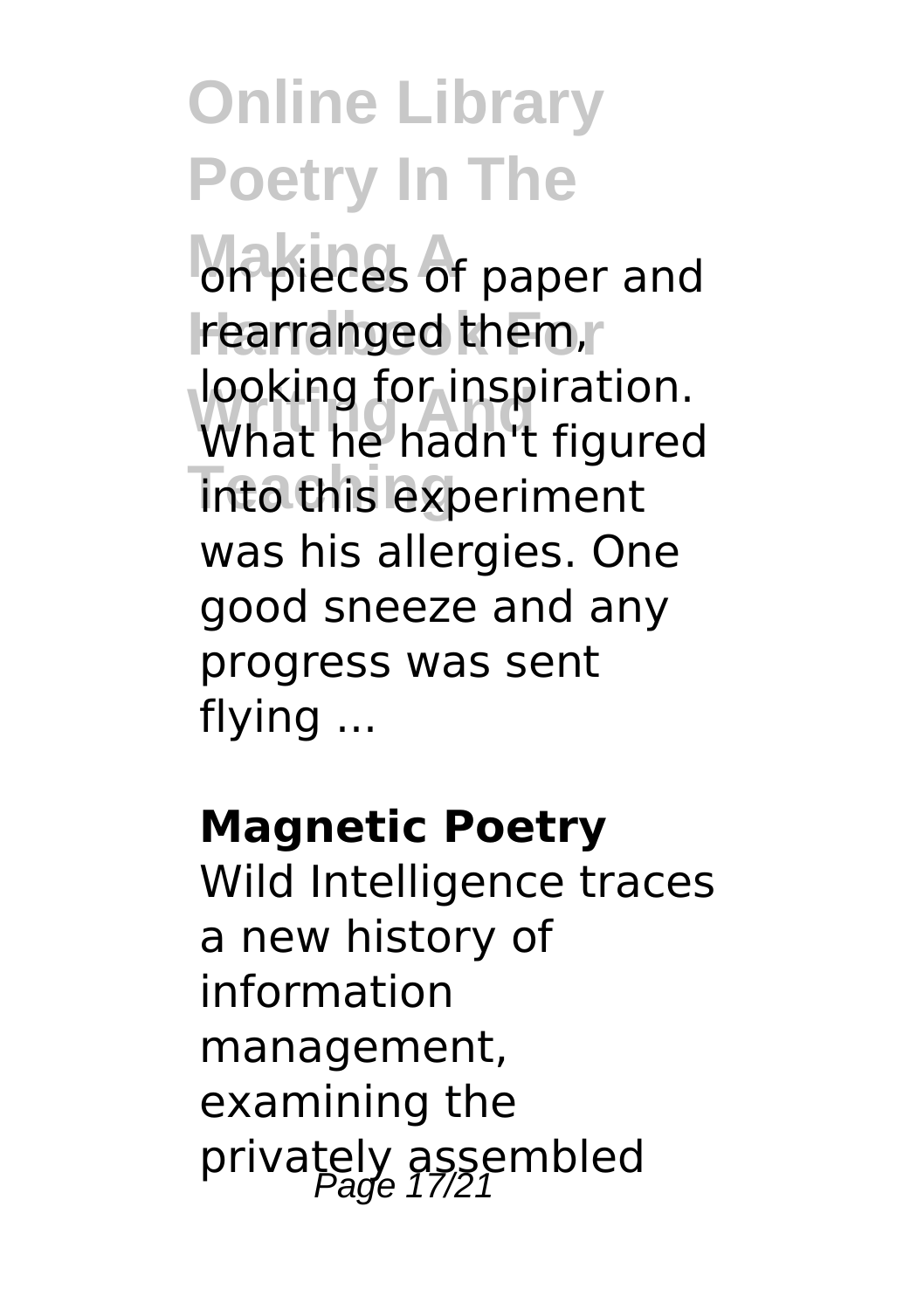collections of poets and their knowledge-**Dunaing practices at**<br>midcentury.Taking up **Tase studies of four** building practices at poets who began writing during the 1950s and 1960s, including Charles Olson, Diane di Prima, Gerrit Lansing, and Audre Lorde, Kinniburgh shows that the postwar American poet's library can ...

## **Homepage -**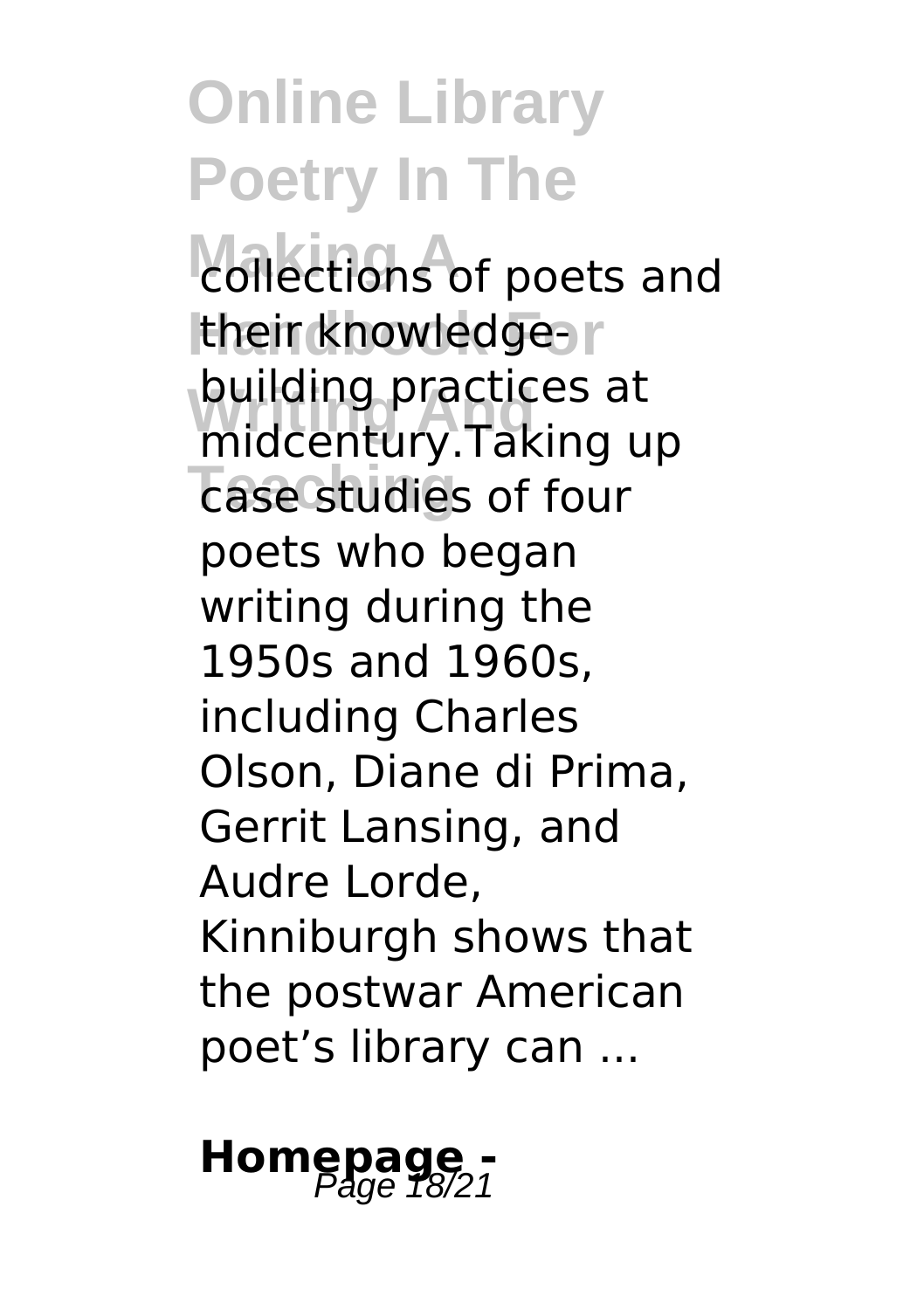**Online Library Poetry In The Making A University of Massachusetts Press Realize Reader** 

**Teaching Realize Reader** Gary Snyder began his career in the 1950s as a noted member of the "Beat Generation," though he has since explored a wide range of social and spiritual matters in both poetry and prose. Snyder's work blends physical reality and precise observations of nature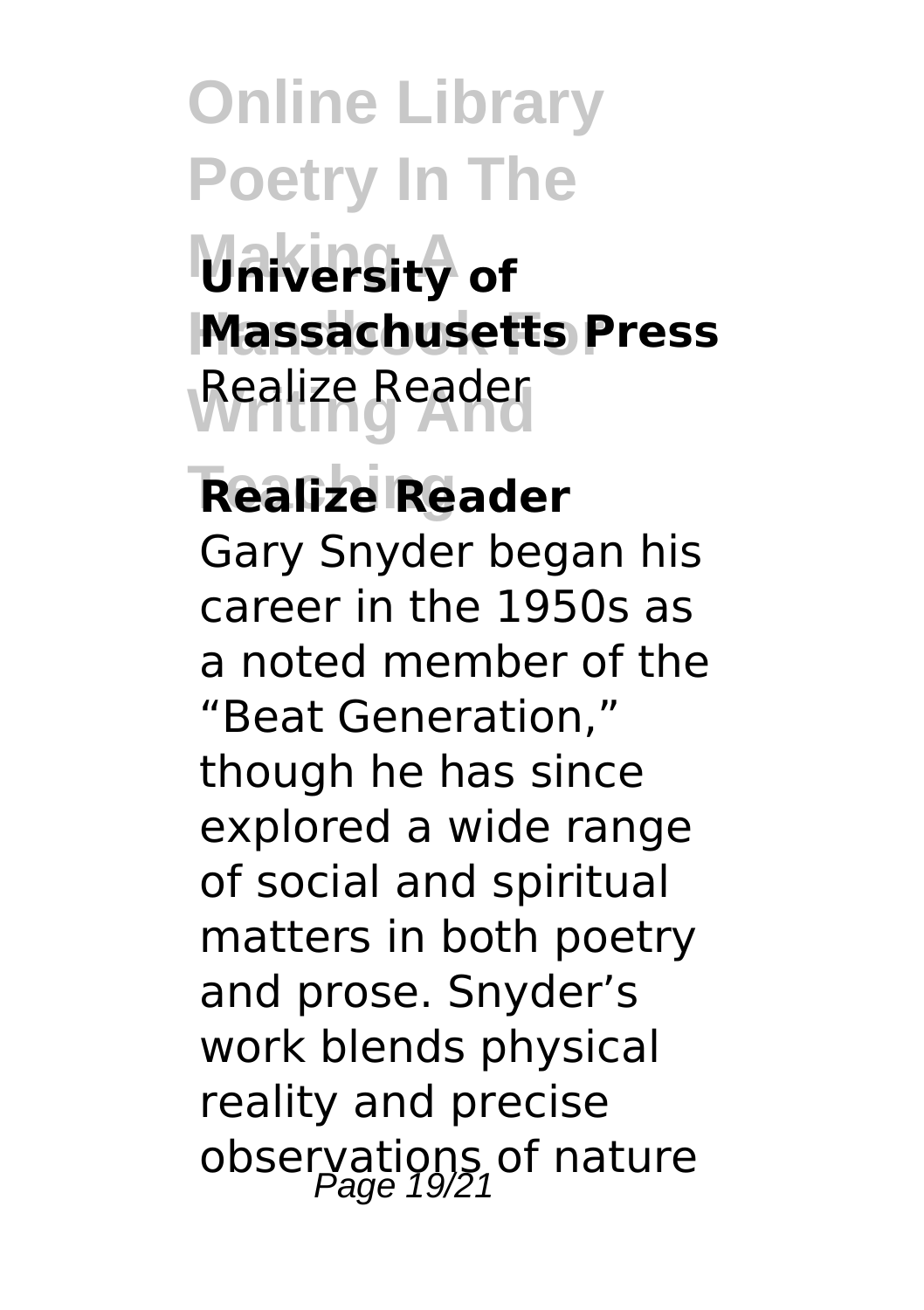**Making A** with inner insight **received primarily Writing And** Zen Buddhism. While **Snyder has gained** through the practice of attention as a spokesman for ...

#### **Gary Snyder | Poetry Foundation**

Writer and star of the Broadway musical In the Heights, Lin-Manuel Miranda performs "The Hamilton Mixtape" at the White House Evening of Poetry,